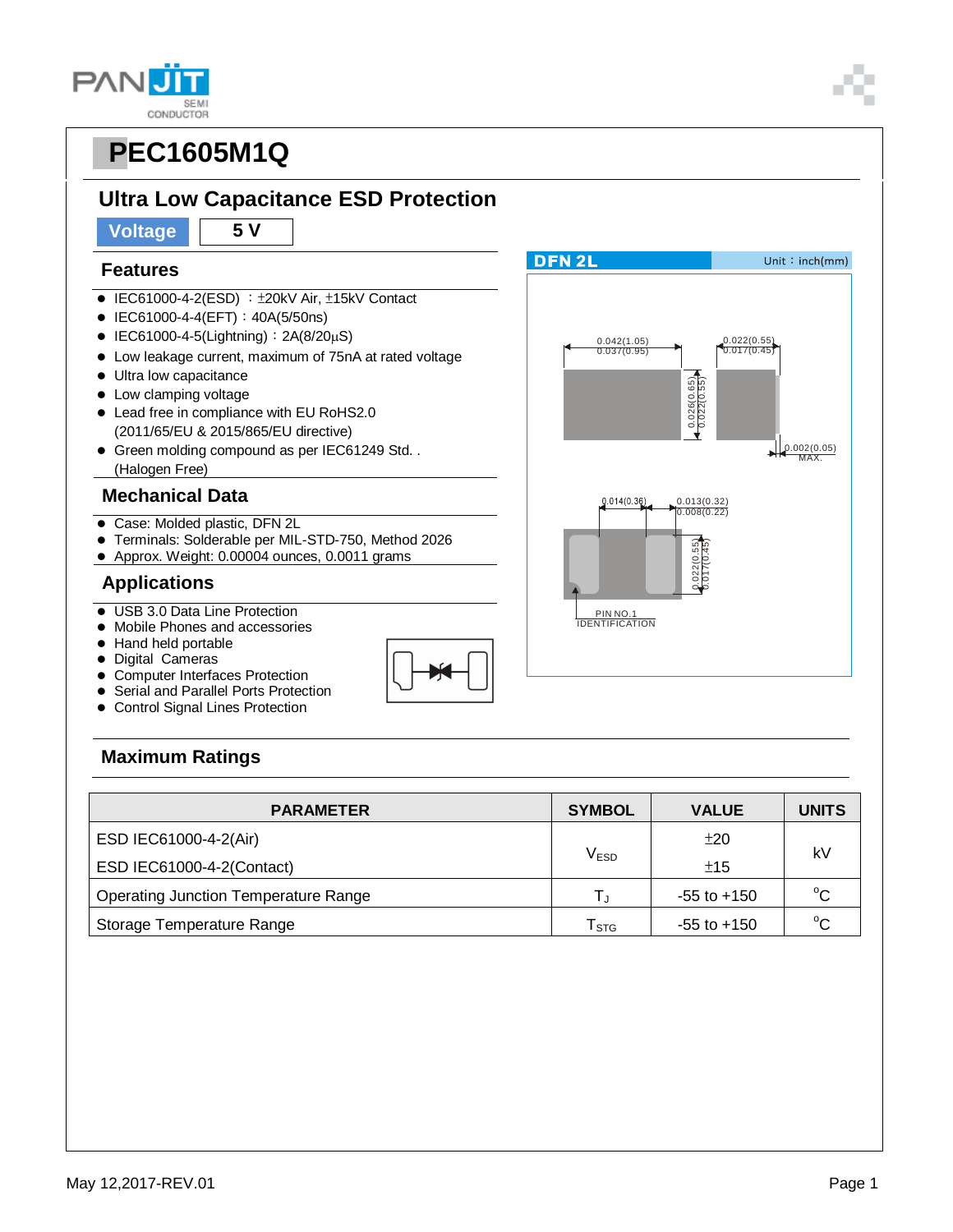

#### **Electrical Characteristics**

| <b>PARAMETER</b>                   | <b>SYMBOL</b>               | <b>TEST CONDITION</b>              | MIN. | TYP. | MAX. | <b>UNITS</b> |
|------------------------------------|-----------------------------|------------------------------------|------|------|------|--------------|
| Reverse Stand-Off Voltage (Note 1) | $\mathsf{V}_{\mathsf{RWM}}$ | ۰                                  |      |      | 5.5  | V            |
| Reverse Breakdown Voltage          | $V_{BR}$                    | $I_{BR}$ =1mA                      | 6.8  | 7.8  | 11.2 | V            |
| Reverse Leakage Current            | <sup>I</sup> R              | $V_R = 5.0V$                       |      |      | 75   | nA           |
| <b>Clamping Voltage</b>            | $V_{CL}$                    | $I_{PP} = 1A$ , $t_P = 8/20 \mu s$ |      |      | 12   | V            |
|                                    |                             | $I_{PP} = 2A$ , $t_P = 8/20 \mu s$ | ٠    | 11   | 14   | V            |
| Clamping Voltage TLP (Note 2)      | $\mathsf{V}_{\mathsf{CL}}$  | $I_{PP} = 8A$ , $t_P = 100$ ns     |      | 14   |      | v            |
|                                    |                             | $I_{PP} = 16A$ , $t_P = 100$ ns    | ٠    | 16   | ٠    | V            |
| <b>Dynamic Resistance</b>          | $R_{DYN}$                   | $t_P = 100$ ns                     | ٠    | 0.25 | ۰    | Ω            |
| Off State Junction Capacitance     | $C_{J}$                     | 0Vdc Bias f=1MHz                   |      | ۰    | 0.6  | рF           |

Note:

- 1. A transient suppressor is selected according to the working peak reverse voltage( $V_{RWM}$ ), which should be equal to or greater than the DC or continuous peak operation voltage level.
- 2. Testing using Transmission Line Pulse (TLP) conditions:  $Z0 = 50\Omega$ , tP = 100 ns.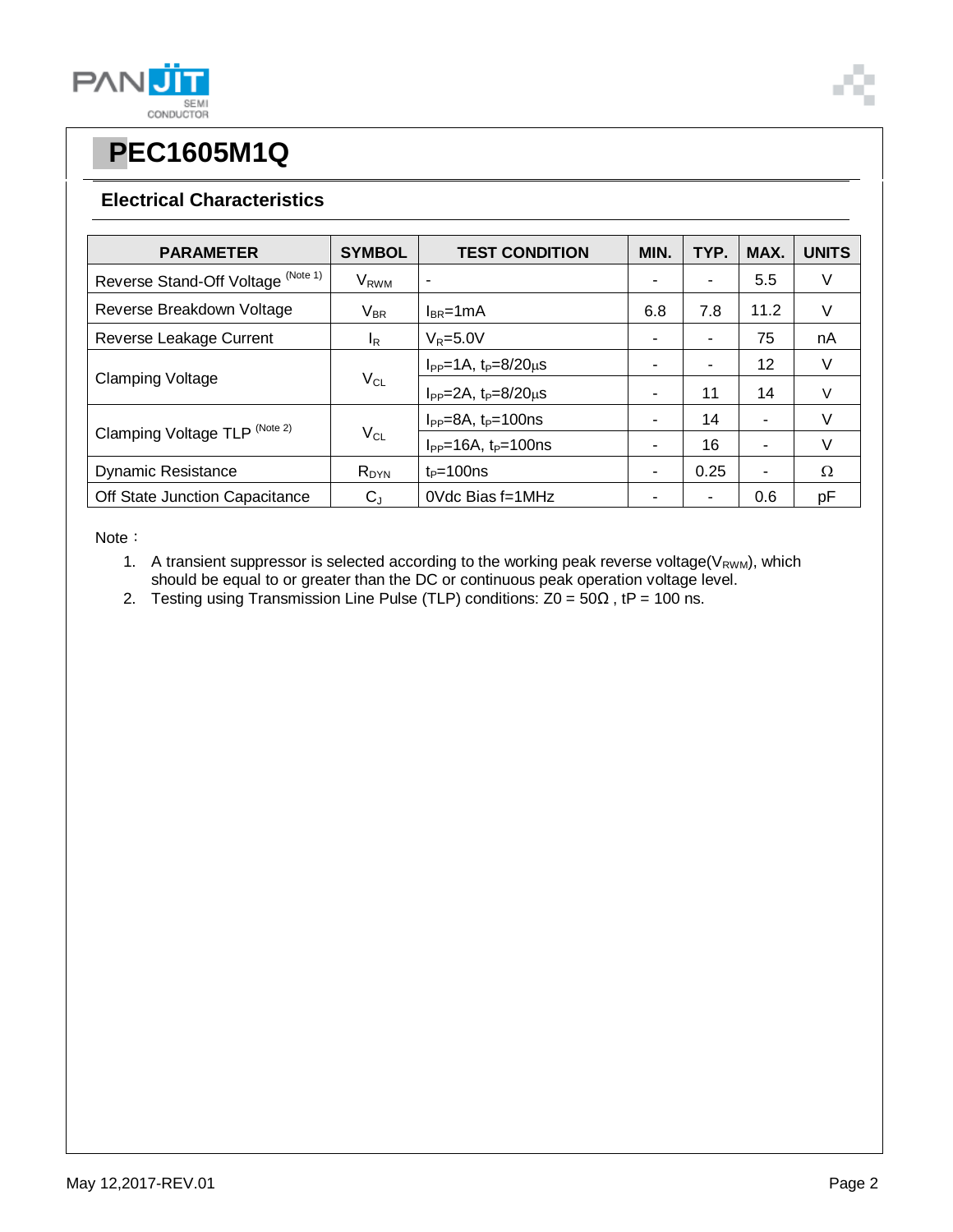



**TYPICAL CHARACTERISTIC CURVES**

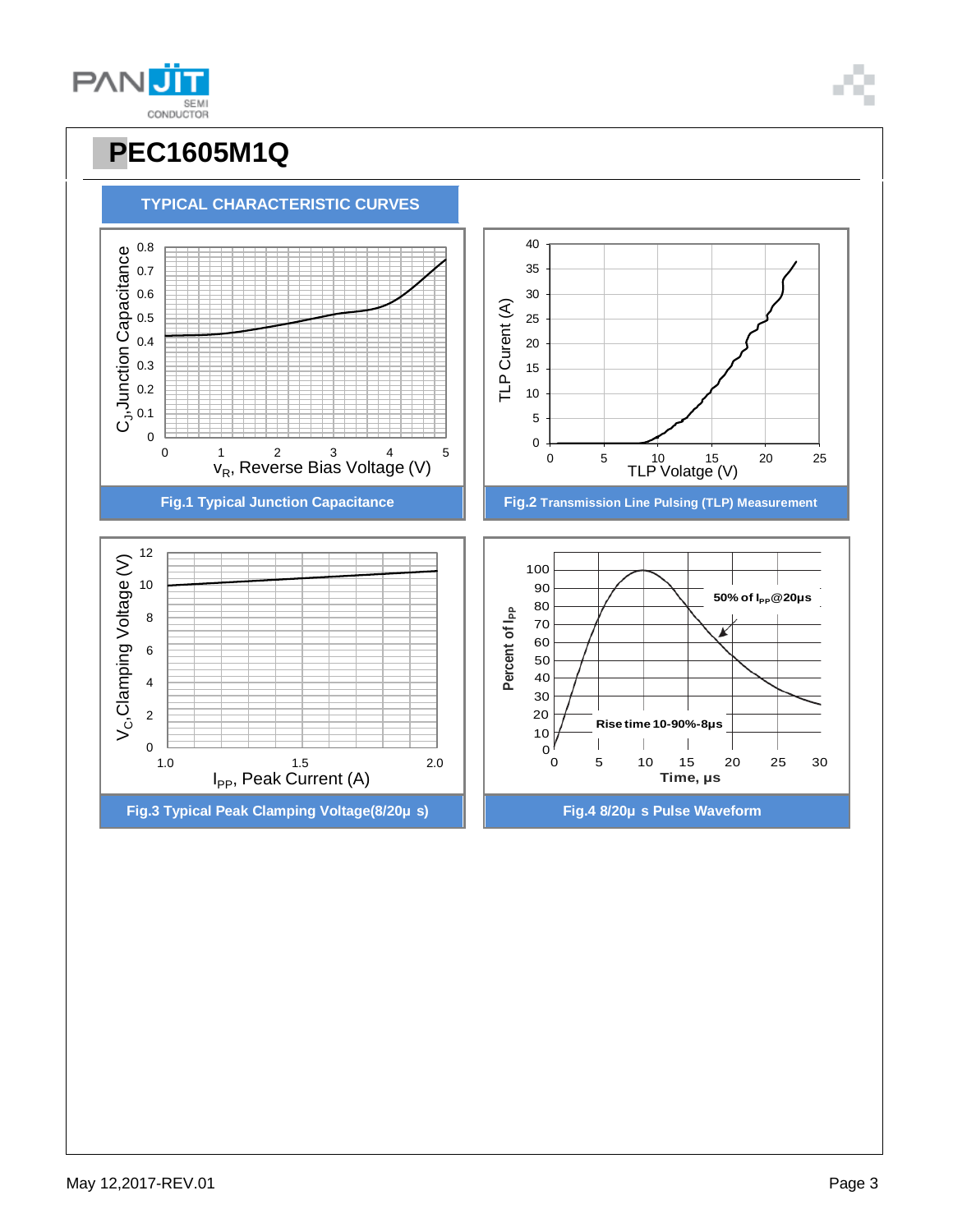

#### **Part No Packing Code Version**

| <b>Part No Packing Code</b> | Package Type | <b>Packing Type</b> | <b>Marking</b> | <b>Version</b> |
|-----------------------------|--------------|---------------------|----------------|----------------|
| PEC1605M1Q R1 00001         | DFN 2L       | 8K pcs / 7" reel    | ВF             | Halogen free   |

### **MOUNTING PAD LAYOUT**